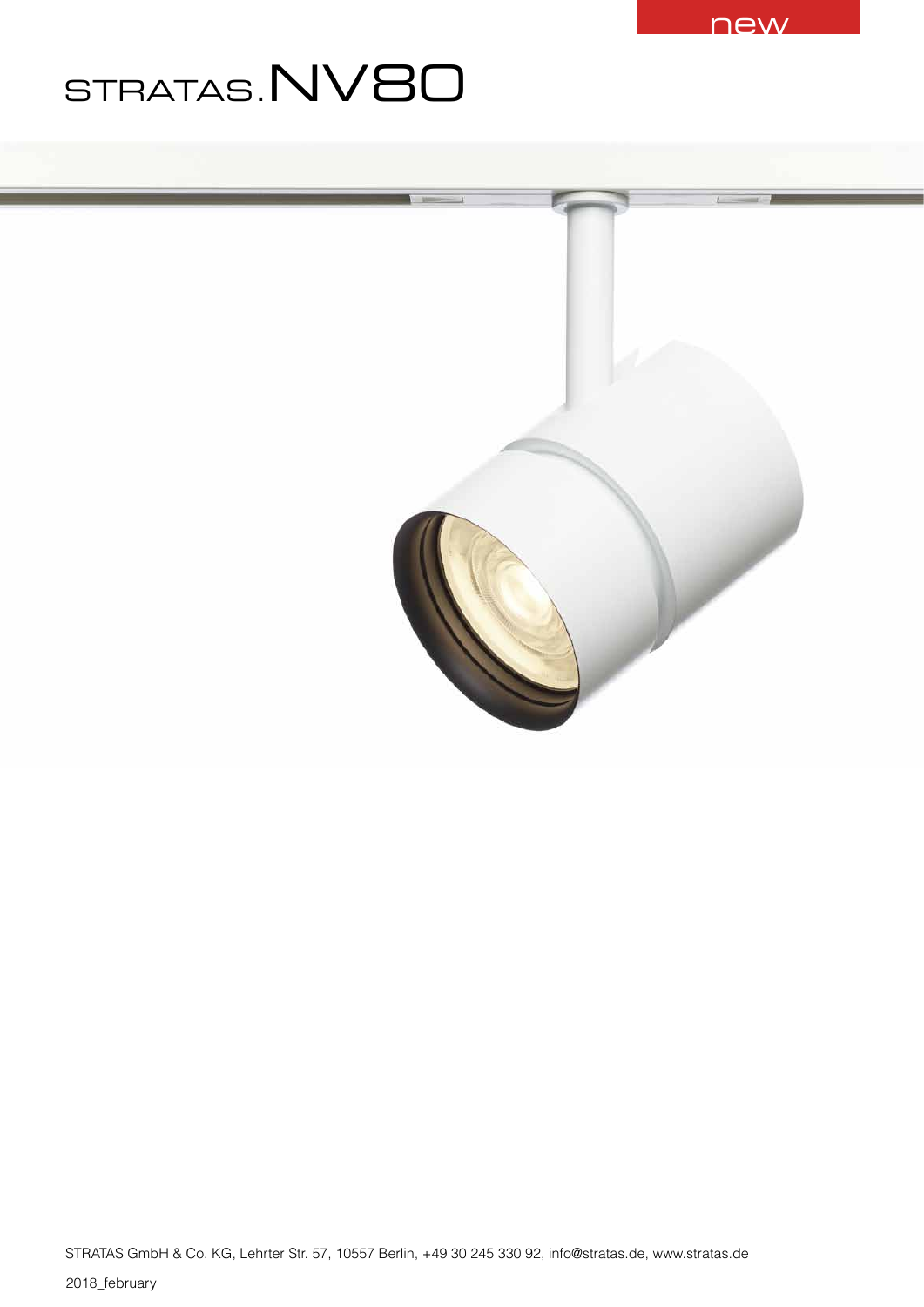



| 1750-2250 lm  |
|---------------|
| Ø 80 mm       |
| spot / ww     |
| XIM 19 mm LES |

# **Xicato XIM LED (CRI** = **98) spotlight / wallwasher for 48V track and Bluetooth (BLE) and dalicontrol and 0-10V**

## **luminaire**

- small construction-kit spotlight system Ø 80mm, with short luminaire body, for 48V track
- with changeable optics

## **lamp**

- XICATO / XIM-Artist (CRI = 98 / R9=95) Xicato module LES 19mm, **NV80-XIM-19, 1750 Im, typ. 25W NV80-XIM2-19, 2250 lm, typ 23W**
- colour temperature: 3000 K (2700 K, 3500 K, 4000 K on request) 1×2 step MacAdam initial.
- $\bullet$  life hours: 50,000 h L70/B0/F0
- Colour and lumen consistent over life
- other Xicato-LEDs on request

## **beam angle**

- 20° / 25° / 38° / 60° / wallwasher
- toolless exchange of lenses and wall washer front

## **accessoires**

- wallwasher front angled
- snoot
- diffusor
- sculpture lens
- barn doors

## **control**

- XIM with Bluetooth low Energie (BLE)
	- BLE + potentiometer / flicker free / 0,1-100% dimming / dimming control with iOS or Android app
	- BLE / flicker free / 0,1-100% dimming / dimming control with iOS or Android app
	- DALI / flicker free / 0,1-100% dimming

## **mounting**

- track adapter 48V DALI / EUTRAC
- surface mount

## **orientation**

• 0 ̊- 90 ̊ vertical tilt and 360 ̊ rotation.

## **material / colour**

- aluminium, powder coated
- white, silver, black (other colours available on request)

## **miscellaneous**

- system typ. 25W / 23W
- Operating temperature: -25°C to 35°C
- weight: 0,6 kg







2018\_february